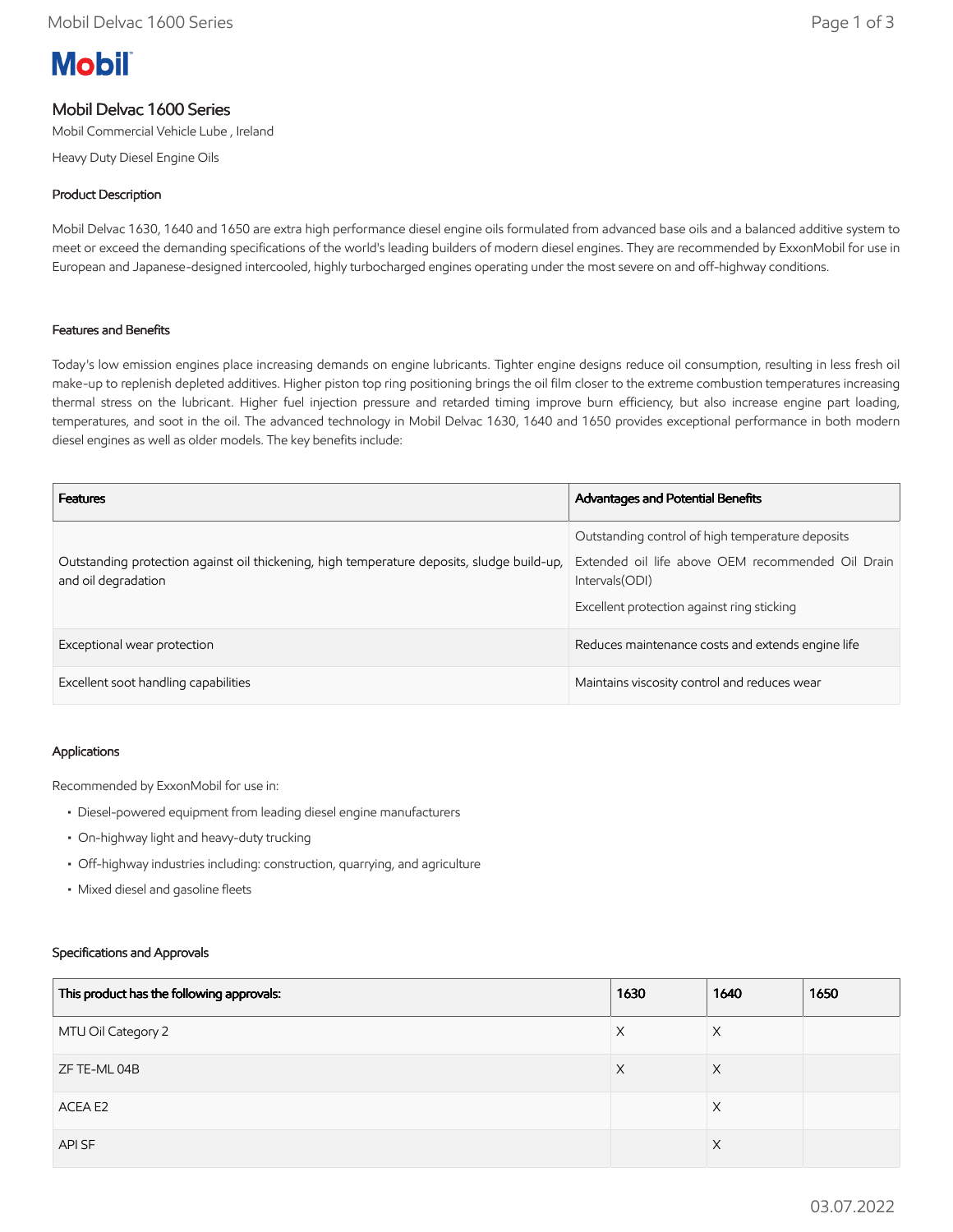### Mobil Delvac 1600 Series **Page 2 of 3**

| This product has the following approvals: | 1630 | 1640                            | 1650 |
|-------------------------------------------|------|---------------------------------|------|
| <b>MAN 270</b>                            |      | $\sqrt{}$<br>$\curvearrowright$ |      |

| This product is recommended for use in applications requiring: | 1630 | 1640     | 1650 |
|----------------------------------------------------------------|------|----------|------|
| ACEA E2                                                        | X    |          |      |
| Allison C-4                                                    | X    |          |      |
| API CF                                                         | X    | $\times$ | Χ    |
| API SF                                                         | X    |          | X    |
| <b>MAN 270</b>                                                 | Χ    |          |      |

#### Properties and Specifications

| Property                                      | 1630          | 1640   | 1650          |
|-----------------------------------------------|---------------|--------|---------------|
| Grade                                         | <b>SAE 30</b> | SAE 40 | <b>SAE 50</b> |
| Ash, Sulfated, mass%, ASTM D874               | 1.4           | 1.4    | 1.4           |
| Density @ 15.6 C, g/cm3, ASTM D4052           |               | 0.892  | 0.896         |
| Flash Point, Cleveland Open Cup, °C, ASTM D92 | 250           | 256    | 290           |
| Kinematic Viscosity @ 100 C, mm2/s, ASTM D445 | 11.5          | 14.1   | 19.5          |
| Kinematic Viscosity @ 40 C, mm2/s, ASTM D445  | 90            | 132    | 202           |
| Pour Point, °C, ASTM D97                      | $-30$         | $-21$  | $-18$         |
| Total Base Number, mgKOH/g, ASTM D2896        | 12            | 12     | 12            |
| Viscosity Index, ASTM D2270                   | 117           | 112    | 110           |

#### Health and Safety

Health and Safety recommendations for this product can be found on the Material Safety Data Sheet (MSDS) @ [http://www.msds.exxonmobil.com/psims](http://www.msds.exxonmobil.com/psims/psims.aspx) /psims.aspx

All trademarks used herein are trademarks or registered trademarks of Exxon Mobil Corporation or one of its subsidiaries unless indicated otherwise.

11-2020 Esso Petroleum Company limited ExxonMobil House, Ermyn Way, Leatherhead, Surrey KT22 8UX

44 (0)1372 222000 [http://www.exxonmobil.com](http://www.exxonmobil.com/)

Typical Properties are typical of those obtained with normal production tolerance and do not constitute a specification. Variations that do not affect product performance are to be expected during normal manufacture and at different blending locations. The information contained herein is subject to change without notice. All products may not be available locally. For more information, contact your local ExxonMobil contact or visit [www.exxonmobil.com](http://www.exxonmobil.com/)

ExxonMobil is comprised of numerous affiliates and subsidiaries, many with names that include Esso, Mobil, or ExxonMobil. Nothing in this document is